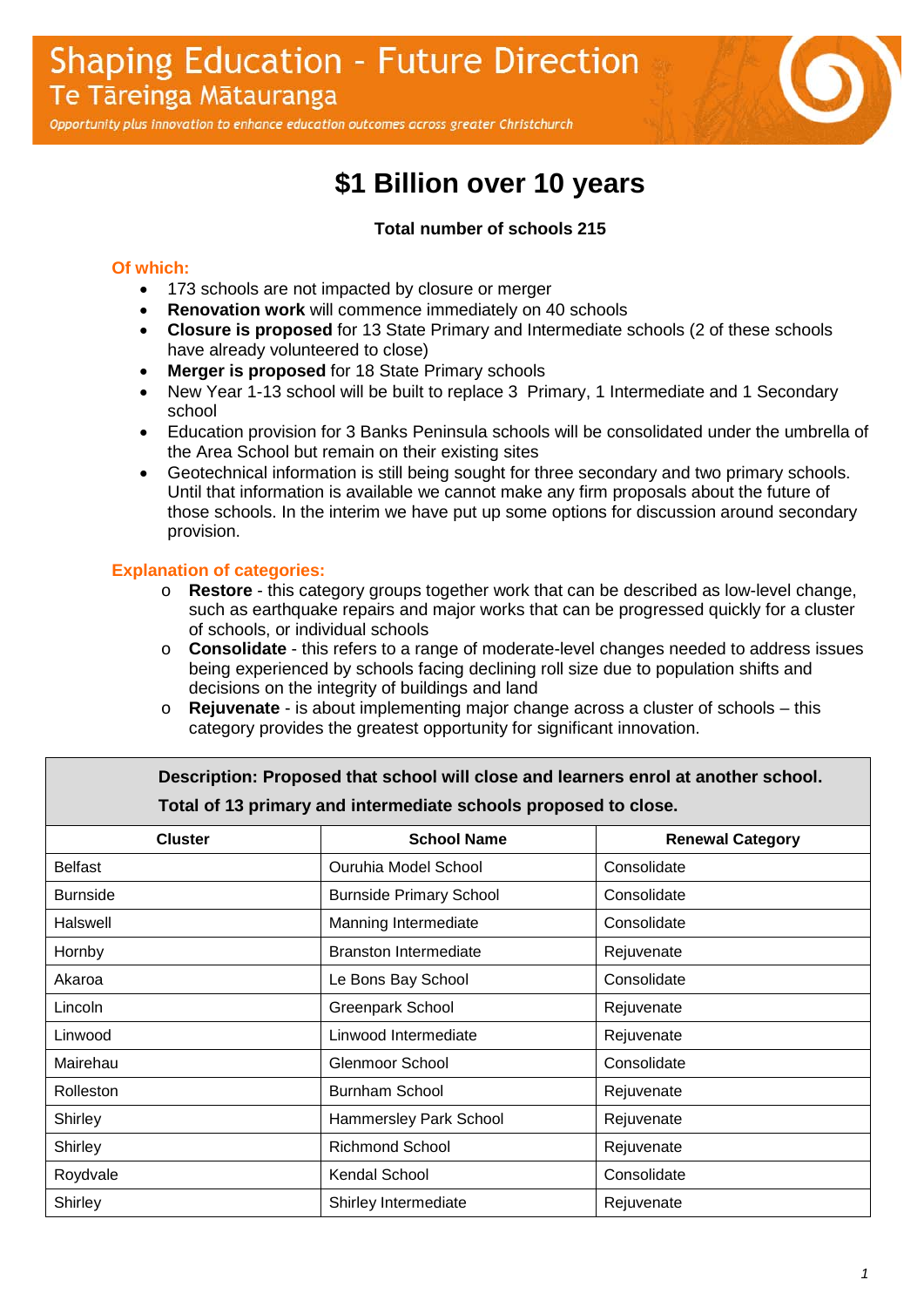| Description: Proposed that a school merges with another school. |                                       |                     |                                                    |
|-----------------------------------------------------------------|---------------------------------------|---------------------|----------------------------------------------------|
| Total of 18 schools proposed to merge.                          |                                       |                     |                                                    |
| <b>Cluster</b>                                                  | <b>School name</b>                    | Renewal<br>category | <b>Proposed type</b>                               |
| <b>Brighton</b>                                                 | <b>Central New Brighton</b><br>School | Consolidate         | Merge with South New Brighton School               |
| <b>Brighton</b>                                                 | <b>Freeville School</b>               | Consolidate         | Merge with North New Brighton School               |
| <b>Brighton</b>                                                 | North New Brighton<br>School          | Consolidate         | Continues, merges with Freeville School            |
| <b>Brighton</b>                                                 | South New Brighton<br>School          | Consolidate         | Continues, merges with Central New Brighton School |
| <b>Central City</b>                                             | Phillipstown School                   | Rejuvenate          | Merge using an alternate site                      |
| Woolston                                                        | <b>Woolston School</b>                | Rejuvenate          | Merge with Phillipstown School on alternate site   |
| Hornby                                                          | Gilberthorpe School                   | Rejuvenate          | Continues, merge with Yaldhurst School             |
| Hornby                                                          | <b>Yaldhurst Model School</b>         | Rejuvenate          | Merge with Gilberthorpe School                     |
| Linwood                                                         | <b>Bromley School</b>                 | Rejuvenate          | Continues, merge with Linwood Ave School           |
| Linwood                                                         | Linwood Avenue School                 | Rejuvenate          | Merge with Bromley School                          |
| Lyttelton                                                       | Lyttelton Main School                 | Consolidate         | Continues, merge with Lyttleton West               |
| Lyttelton                                                       | Lyttelton West School                 | Consolidate         | Merge with Lyttleton Main                          |
| Parklands                                                       | <b>Burwood School</b>                 | Consolidate         | Merge with Windsor School                          |
| Parklands                                                       | <b>Windsor School</b>                 | Consolidate         | Continues, merge with Burwood School               |
| Halswell                                                        | TKKM o Te Whanau Tahi                 | <b>MME</b>          | Merge with TKKM o Waitaha. Roll 73                 |
| <b>St Martins</b>                                               | TKKM o Waitaha                        | <b>MME</b>          | Merge with TKKM o Te Whanau Tahi. Roll 78          |
| <b>Central City</b>                                             | Unlimited Paenga Tawhiti              | Rejuvenate          | Merge with Discovery One to be Yr 1-13             |
| <b>Central City</b>                                             | Discovery 1                           | Rejuvenate          | Merge with Unlimited Paenga Tawhiti to be Yr 1-13  |

| Description: Proposed to close existing school(s) and establish new school(s).<br>Total of 5 schools are proposed to close and a Year 1-13 campus to be established. |                                   |                     |                               |  |
|----------------------------------------------------------------------------------------------------------------------------------------------------------------------|-----------------------------------|---------------------|-------------------------------|--|
| <b>Cluster</b>                                                                                                                                                       | School name                       | Renewal<br>category | <b>Proposed type</b>          |  |
| Aranui                                                                                                                                                               | Aranui School                     | Rejuvenate          | Close - new Year 1 -13 campus |  |
| Aranui                                                                                                                                                               | Avondale School<br>(Christchurch) | Rejuvenate          | Close - new Year 1 -13 campus |  |
| Aranui                                                                                                                                                               | Chisnallwood<br>Intermediate      | Rejuvenate          | Close - new Year 1 -13 campus |  |
| Aranui                                                                                                                                                               | Wainoni School                    | Rejuvenate          | Close - new Year 1 -13 campus |  |
| Aranui                                                                                                                                                               | Aranui High School                | Rejuvenate          | Close - new Year 1 -13 campus |  |

| <b>Description: Relocate school</b> |                         |                     |                                      |  |
|-------------------------------------|-------------------------|---------------------|--------------------------------------|--|
| <b>Cluster</b>                      | <b>School name</b>      | Renewal<br>category | <b>Proposed type</b>                 |  |
| Shirley                             | <b>Banks Ave</b>        | Rejuvenate          | Relocate to new site                 |  |
| <b>Burnside</b>                     | <b>Allenvale School</b> | Consolidate         | Relocate to new site, special school |  |
| Elmwood                             | Ferndale School         | Consolidate         | Relocate to new site, special school |  |
| Parklands                           | Marshlands School       | Consolidate         | Relocate to new site                 |  |
| Hornby                              | South Hornby School     | Rejuvenate          | Relocate to new site                 |  |
| Hornby                              | Waitaha School          | Rejuvenate          | Relocate to new site, special school |  |
| Hornby                              | Sockburn School         | Rejuvenate          | Relocate to new site,                |  |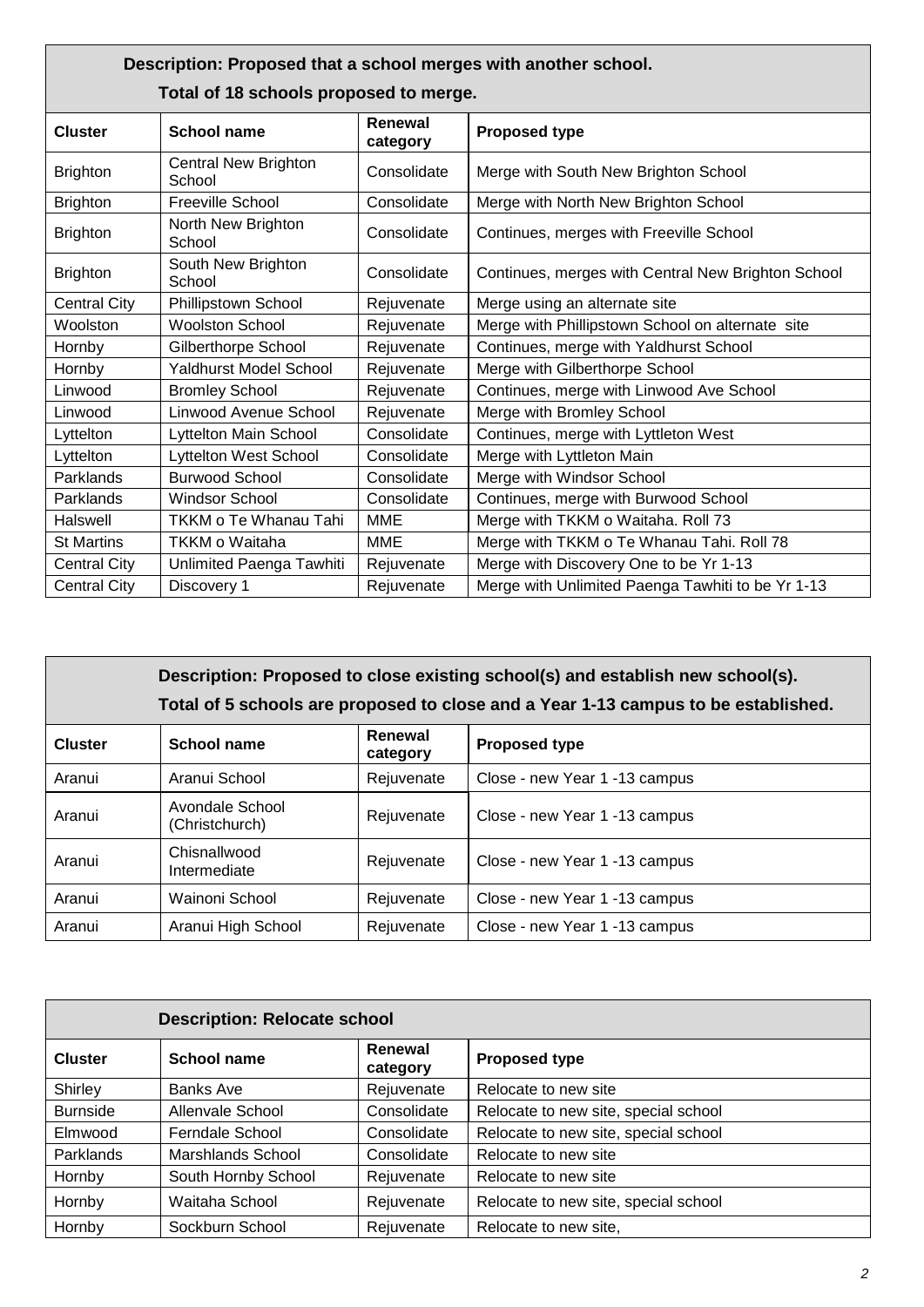## **Description: Close school – two schools close, the closing school becomes attached to an area school while remaining on its own site (Akaroa Area school). Cluster** School name Renewal **Renewal Proposed type** Akaroa Duvauchelle School Consolidate Closes and becomes attached to Akaroa Area School Akaroa | Okains Bay School | Consolidate | Closes and becomes attached to Akaroa Area School Akaroa Area School Consolidate Continues and becomes the host school for the Learning Community Cluster

Secondary schools impacted by people movement, building or land issues that will influence the future shape of provision in their clusters are listed below. Of the 11 affected secondary schools, we are still awaiting detailed geotechnical information for Shirley Boys' High School, Avonside Girls' High School, and Christchurch Girls' High School. No firm proposals can be formulated until this information is received. In the interim we have put some options on the table for discussion which include continue, relocate, close, or merge and schools are invited to provide other options.

| <b>Cluster</b>                | <b>School Name</b>                        | Renewal<br>Category | <b>Current Type</b>   | <b>Proposed Type</b>                                                                                                                                                                                                                                                                                                               |
|-------------------------------|-------------------------------------------|---------------------|-----------------------|------------------------------------------------------------------------------------------------------------------------------------------------------------------------------------------------------------------------------------------------------------------------------------------------------------------------------------|
| <b>Chch East</b><br>Secondary | Aranui High<br>School                     | Rejuvenate          | Secondary<br>$Yr9-13$ | Close - establishment of a new Year 1 -13<br>campus for Aranui Learning Community Cluster                                                                                                                                                                                                                                          |
| Chch East<br>Secondary        | Avonside Girls'<br><b>High School</b>     | Rejuvenate          | Secondary<br>Yr9-13   | No formal proposal, awaiting geotechnical<br>information. Potential options could include<br>continue OR merge at Christchurch Girls' High<br>School OR merge at Christchurch Girls' High<br>School and operate as "dual shift" OR close OR<br>close and establish new school to meet single<br>sex and co-educational aspirations |
| Chch East<br>Secondary        | Linwood College                           | Rejuvenate          | Secondary Yr 9-<br>13 | Rebuild and relocate                                                                                                                                                                                                                                                                                                               |
| Chch East<br>Secondary        | Shirley Boys' High<br>School              | Rejuvenate          | Secondary Yr9-<br>13  | No formal proposal, awaiting geotechnical<br>information. Potential options could include<br>continue OR merge on Christchurch Boys' High<br>site OR merge at Christchurch Boys' High site<br>and operate as dual shift OR close<br>OR close and establish new school to meet<br>single sex and co-educational aspirations         |
| Chch East<br>Secondary        | Mairehau High<br>School                   | Rejuvenate          | Secondary: Yr9-<br>13 | Potential options include close and establish<br>new school to meet single sex and co-<br>educational aspirations<br>OR close site and establish a new Yr 1-13 co-<br>educational school in new location                                                                                                                           |
| Chch West<br>Secondary        | Christchurch Boys'<br><b>High School</b>  | Rejuvenate          | Secondary<br>Yr9-13   | No formal proposal, awaiting geo technical<br>information for other schools. Potential options<br>include continues OR merge with Shirley Boys'<br>High School OR merge with Shirley Boys High<br>School and operate as "dual shift" OR<br>continues and site shares with Christchurch<br>Girls' High School                       |
| Chch West<br>Secondary        | Christchurch Girls'<br><b>High School</b> | Rejuvenate          | Secondary<br>Yr9-13   | No formal proposal, awaiting geotechnical<br>information. Potential options could include<br>continue, OR merge with Avonside Girl's High<br>School OR merge with Avonside Girls High<br>School and operate as "dual shift" OR<br>continues and site shares with Christchurch<br>Boys' High School                                 |
| Chch West<br>Secondary        | Hornby High<br>School                     | Rejuvenate          | Secondary Yr9-<br>13  | Proposed to be a year 7-13 school                                                                                                                                                                                                                                                                                                  |
| Christchurch<br>Central       | <b>Unlimited Paenga</b>                   | Rejuvenate          | Secondary Yr9         | Merge with Discovery 1                                                                                                                                                                                                                                                                                                             |